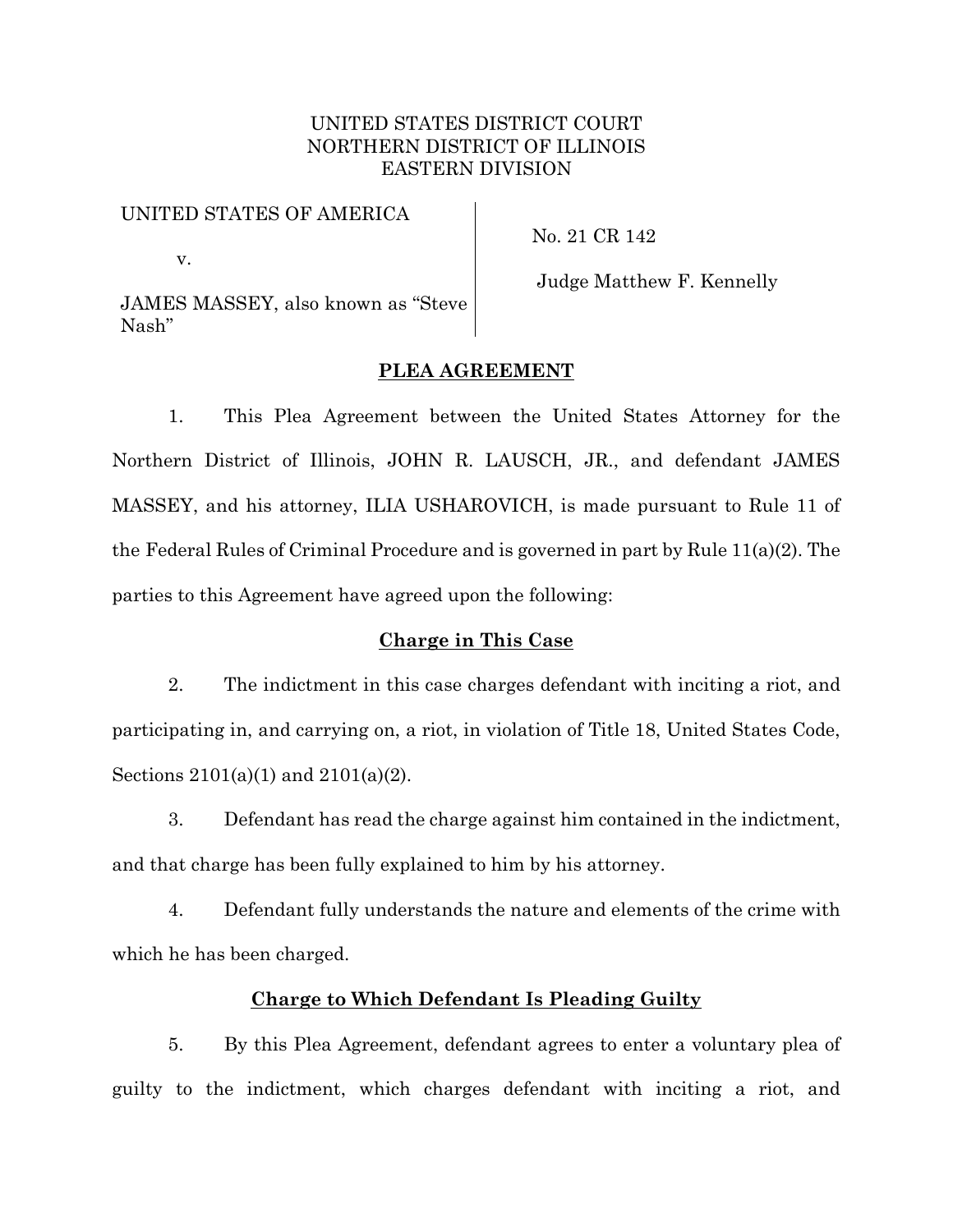participating in, and carrying on, a riot, in violation of Title 18, United States Code, Sections 2101(a)(1) and 2101(a)(2).

# **Factual Basis**

6. Defendant will plead guilty because he is in fact guilty of the charge contained in the indictment. In pleading guilty, defendant admits the following facts and that those facts establish his guilt beyond a reasonable doubt:

From on or about August 9, 2020 to on or about August 10, 2020, at Chicago, in the Northern District of Illinois, Eastern Division, and elsewhere, defendant JAMES MASSEY, also known as "Steve Nash," used a facility of interstate commerce, namely, a telephone and the internet, including Facebook, with intent (1) to incite a riot; and (2) to participate in, and carry on, a riot; and during the course of such use, and thereafter, performed and attempted to perform any other overt act, including those described below, for the purpose of inciting a riot and participating in, and carrying on, a riot.

More specifically, on August 9, 2020, defendant used his cellular phone, a facility of interstate commerce, to post videos to and send messages from his Facebook account that were viewable on the internet, a facility of interstate commerce, by Facebook users. Defendant acknowledges that when he engaged in this activity on his Facebook account set out below, he did so for the purpose of inciting a riot, meaning he wanted to organize a group of 3 or more people to create a public disturbance by committing acts of violence that cause damage to the property of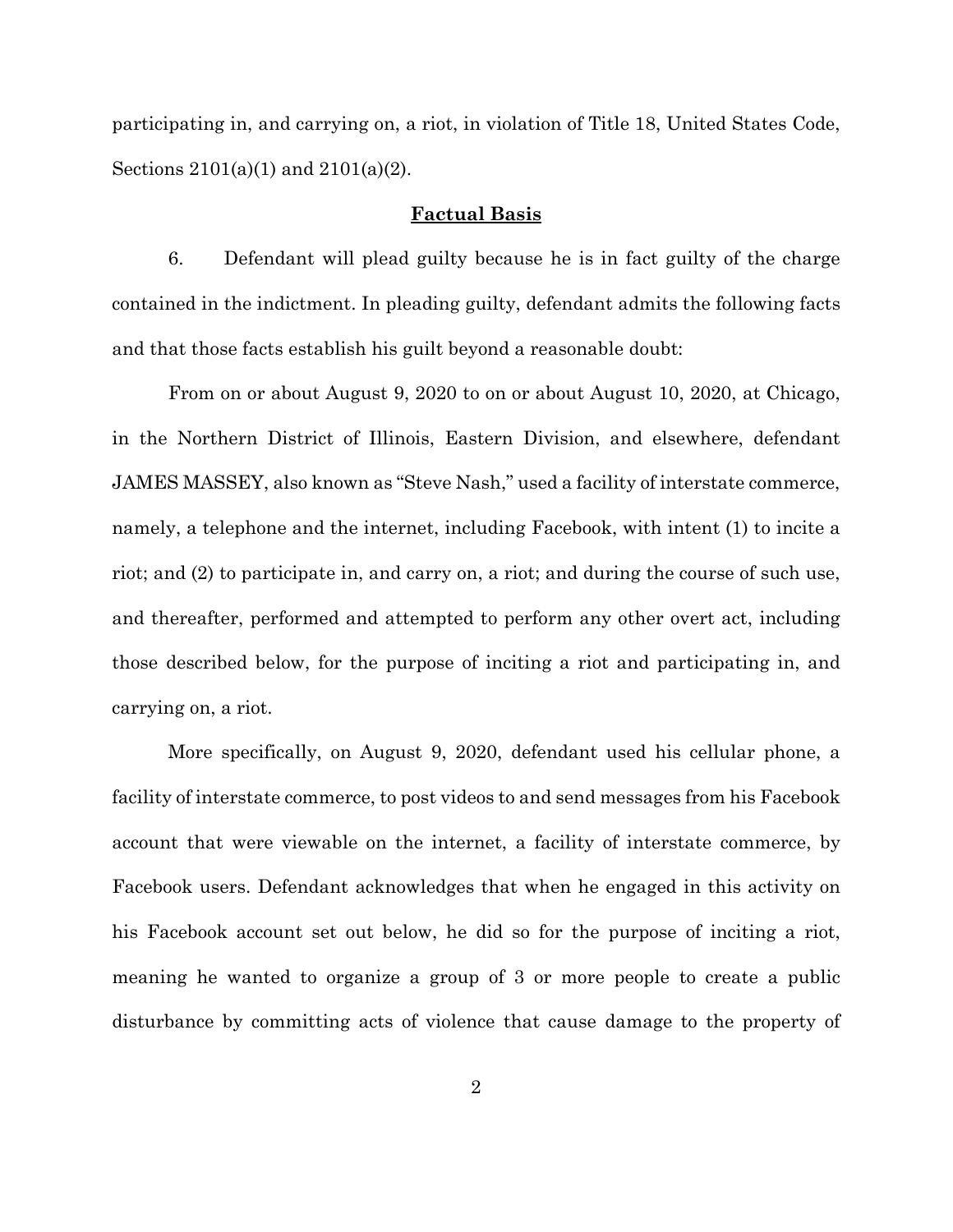another individual. On August 9, 2020, defendant posted a live video to his Facebook account with the accompanying caption: "ATTENTION ATTENTION LOTTING [*sic*] START AT 12am tonight …WE WILL NOT BE FUCKING UP THE SOUTH SIDE EAST SIDE OR WEST SIDE DOWNTOWN AREA AND UP NORTH AREA ONLY BRING YA TOOLS SKI MASK AND GLOVES #LETSGOOOOO."

Later on August 9, 2020, defendant sent the following messages from his Facebook account to a group of Facebook users: (a) "Bro im hitting phone store"; and (b) "WE LIVE TOGETHER WE DIE TOGETHER." Later that night, defendant also posted a picture on his Facebook account with the caption, "Lets get ready to steal bitch." After posting this picture, defendant posted live videos on his Facebook account in which he said: (a) "I finna link up with everybody. I driving [Individual A] right now, y'all. I driving [Individual A] right now. Y'all ready? I sent everybody the location to link up at bro. I trying to get something. I need to hit a couple stores"' and (b) "Fitting to go fuck them up. I ain't missing out. I am ready to steal."

Later that night, on August 9, 2020, defendant and other individuals traveled in defendant's vehicle to Store A, Store B, Store C, and Store D (collectively, "the Stores"). Defendant acknowledges that in committing these acts he intentionally participated in, and carried on, a riot, namely a public disturbance carried out by 3 or more individuals that carried out acts of violence against the property of another individual. Defendant further acknowledges that while at Store A, Store B, Store C,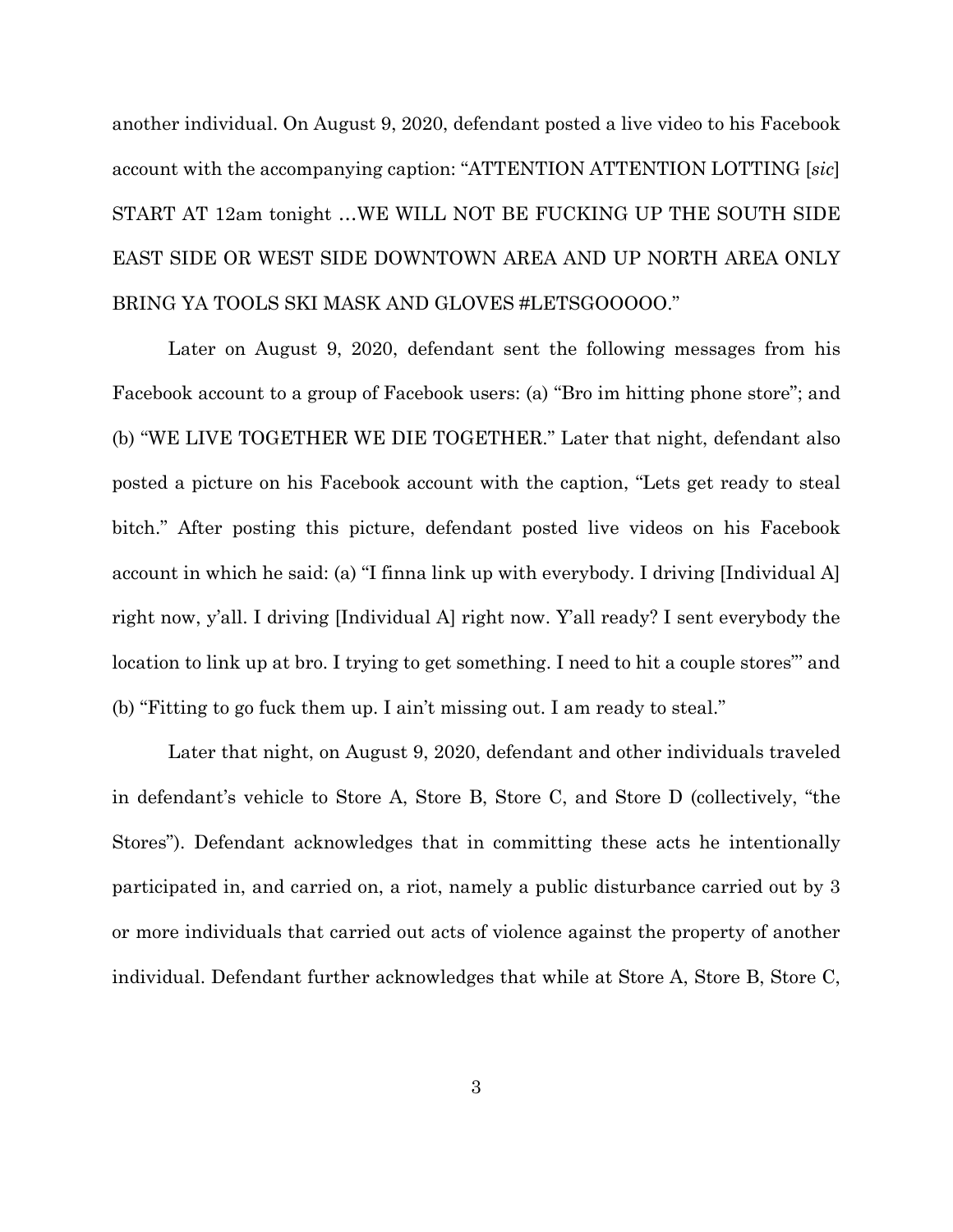and Store D, an assemblage, which consisted of three or more persons, damaged the property of the Stores.

Defendant and the assemblage gathered near Store A, which was in the area of the 900 block of West Weed Street in Chicago. There, defendant and the assemblage used tools that were inside defendant's vehicle to enter Store A. Defendant acknowledges that the assemblage broke the window of Store A, damaged the property of Store A to gain entry to Store A, and that after entering Store A, stole merchandise and store property from Store A.

In the early morning on August 10, 2020, defendant and other individuals assembled near Store B, which was located in the area of the 800 block of North Michigan Avenue in Chicago. Defendant acknowledges that the assemblage damaged the property of Store B by breaking a window of Store B to gain entry to Store B. Defendant and others in the assemblage then entered Store B and stole Store B's merchandise.

Several hours later, defendant and other individuals assembled near Store C, which was in the area of the 700 block of South Clark Street in Chicago. Defendant acknowledges that the assemblage broke in through the front door of Store C to gain entry to Store C, that defendant and the assemblage entered Store C and stole certain Store C merchandise. Defendant acknowledges that others in the assemblage damaged Stores C's property while inside Store C.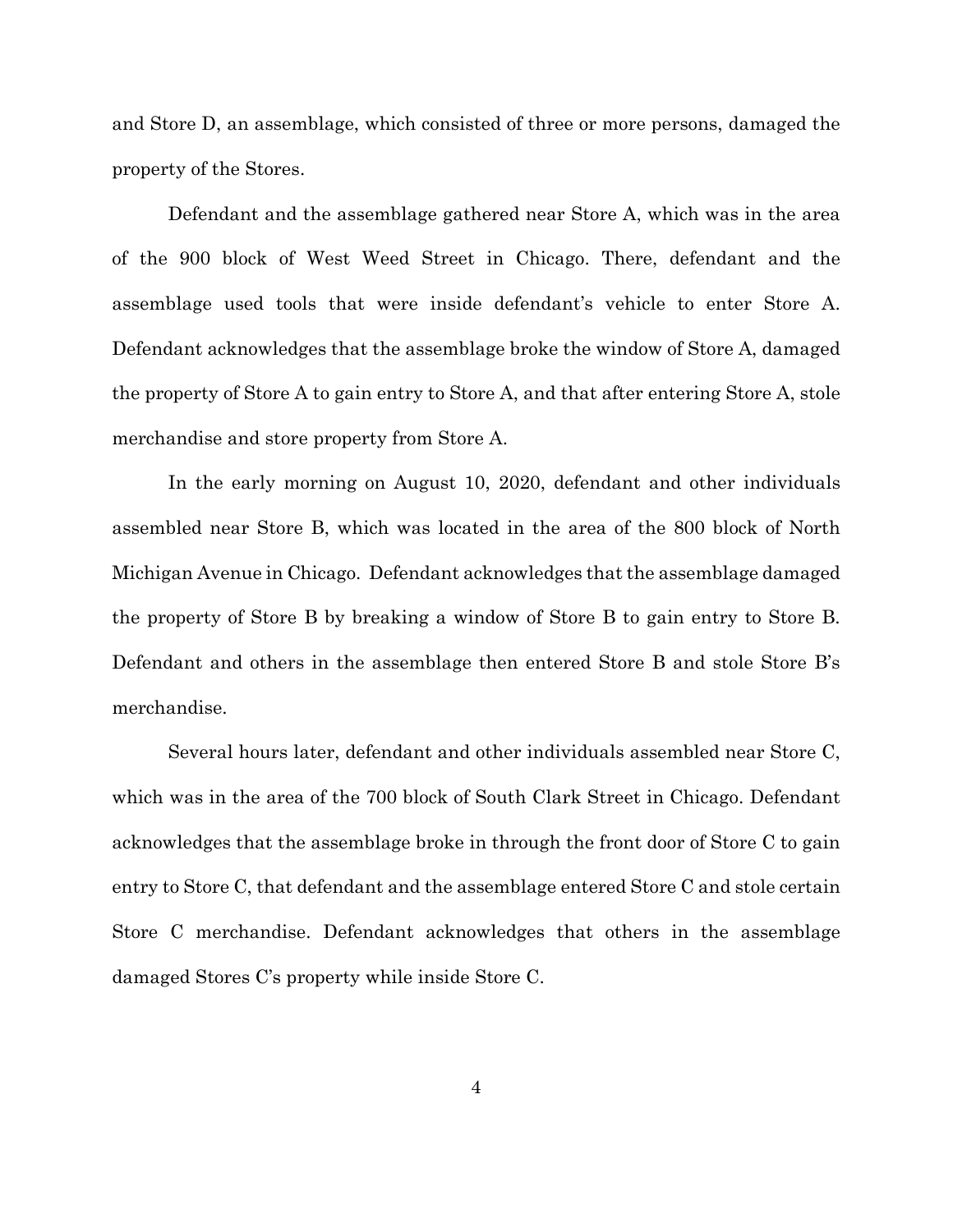Several hours after damaging Store C, defendant and other individuals assembled near Store D, which was located in the area of the 300 block of West Washington Street in Chicago. Defendant acknowledges that the assemblage damaged the property of Store D by breaking a window to gain entry to Store D. The assemblage, including defendant, entered Store D and stole certain Store D merchandise.

### **Maximum Statutory Penalties**

7. Defendant understands that the charge to which he is pleading guilty carries the following statutory penalties:

a. A maximum sentence of 5 years' imprisonment. This offense also carries a maximum fine of \$250,000, or twice the gross gain or gross loss resulting from that offense, whichever is greater. Defendant further understands that the judge also may impose a term of supervised release of not more than three years.

b. Defendant further understands that the Court must order restitution to the victims of the offense in an amount determined by the Court.

c. Pursuant to Title 18, United States Code, Section 3013, defendant will be assessed \$100 on the charge to which he has pled guilty, in addition to any other penalty or restitution imposed.

### **Sentencing Guidelines Calculations**

8. Defendant understands that in determining a sentence, the Court is obligated to calculate the applicable Sentencing Guidelines range, and to consider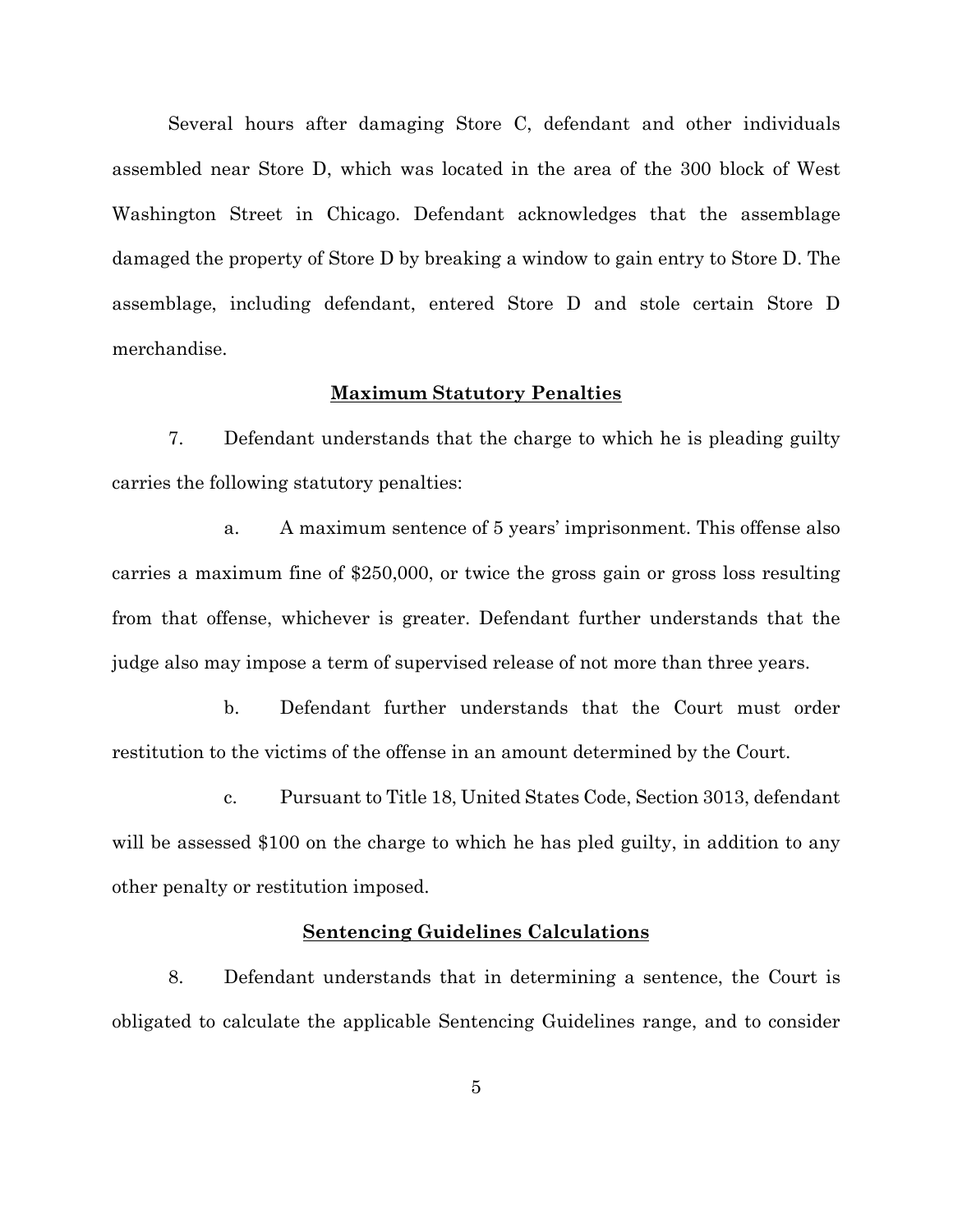that range, possible departures under the Sentencing Guidelines, and other sentencing factors under 18 U.S.C. § 3553(a), which include: (i) the nature and circumstances of the offense and the history and characteristics of the defendant; (ii) the need for the sentence imposed to reflect the seriousness of the offense, promote respect for the law, and provide just punishment for the offense, afford adequate deterrence to criminal conduct, protect the public from further crimes of the defendant, and provide the defendant with needed educational or vocational training, medical care, or other correctional treatment in the most effective manner; (iii) the kinds of sentences available; (iv) the need to avoid unwarranted sentence disparities among defendants with similar records who have been found guilty of similar conduct; and (v) the need to provide restitution to any victim of the offense.

9. For purposes of calculating the Sentencing Guidelines, the parties agree and disagree on the following points:

a. **Applicable Guidelines**. The Sentencing Guidelines to be considered in this case are those in effect at the time of sentencing. The following statements regarding the calculation of the Sentencing Guidelines are based on the Guidelines Manual currently in effect, namely the November 2021 Guidelines Manual.

# b. **Offense Level Calculations**.

i. Because 18 U.S.C. § 2101 is a felony for which no guideline expressly has been promulgated, Guideline § 2X5.1's direction to apply the most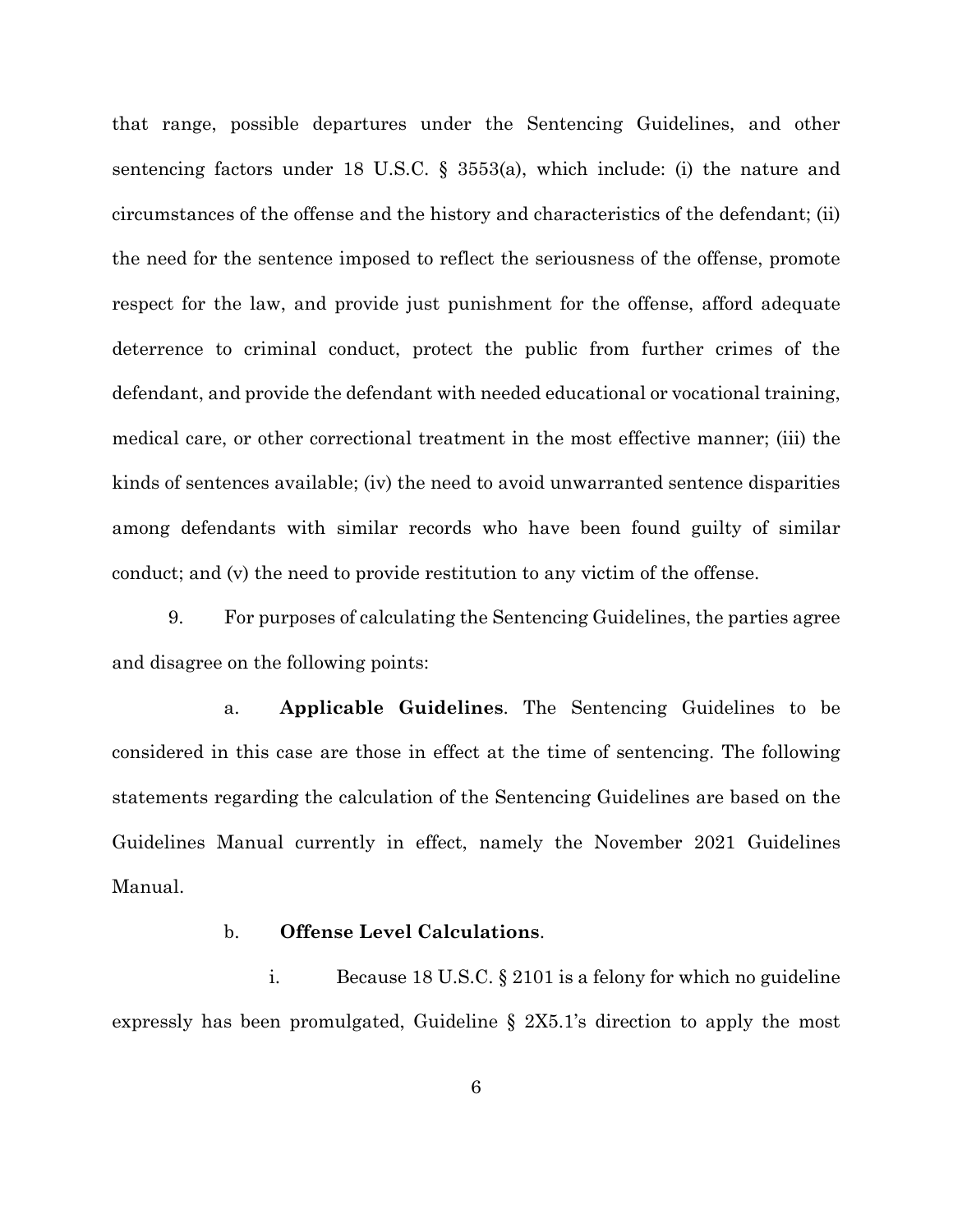analogous offense guideline applies. The most analogous offense guideline is Guideline § 2B1.1. Pursuant to Guideline § 2B1.1(a)(2), the base offense level is 6.

ii. It is the government's position that pursuant to Guideline § 2B1.1(b)(1)(F), 10 levels are added because the loss exceeded \$150,000. Defendant reserves the right to oppose this enhancement, and each party is free to present evidence and argument on the issue at sentencing.

iii. It is the government's position that pursuant to Guideline § 3B1.1(a), four levels are added because defendant was an organizer or leader of a criminal activity that involved five or more participants or was otherwise extensive. It is the defendant's position that this enhancement does not apply.

iv. If the Court determines at the time of sentencing that defendant has clearly demonstrated a recognition and affirmative acceptance of personal responsibility for his criminal conduct within the meaning of Guideline § 3E1.1(a), including by furnishing the United States Attorney's Office and the Probation Office with all requested financial information relevant to his ability to satisfy any fine and restitution that may be imposed in this case, a two-level reduction in the offense level will be appropriate. The government reserves the right to take whatever position it deems appropriate at the time of sentencing with respect to whether defendant has accepted responsibility within the meaning of Guideline  $§ 3E1.1(a).$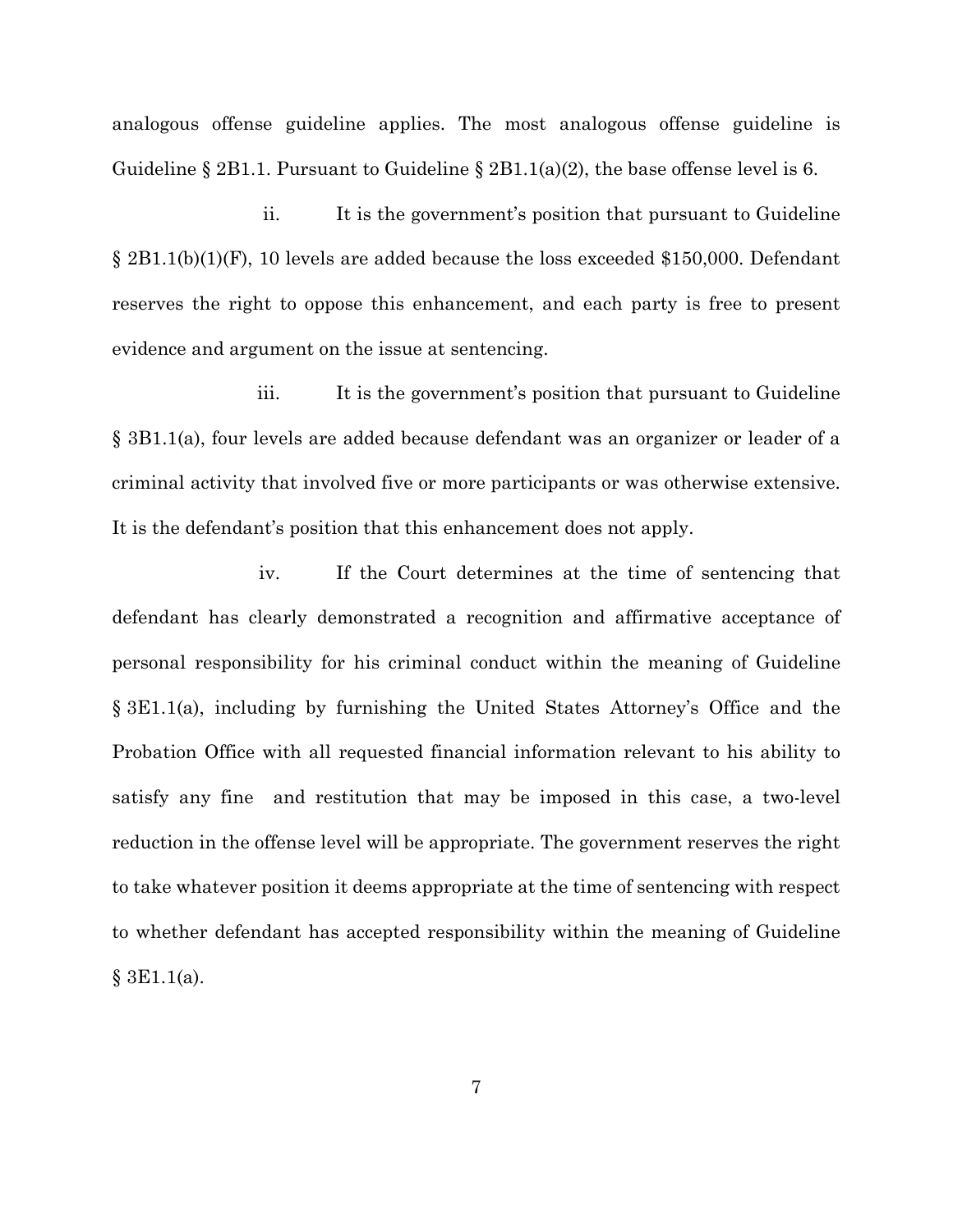v. In accord with Guideline § 3E1.1(b), defendant has timely notified the government of his intention to enter a plea of guilty, thereby permitting the government to avoid preparing for trial and permitting the Court to allocate its resources efficiently. Therefore, as provided by Guideline § 3E1.1(b), if the Court determines the offense level to be 16 or greater prior to determining that defendant is entitled to a two-level reduction for acceptance of responsibility, the government will move for an additional one-level reduction in the offense level.

c. **Criminal History Category**. With regard to determining defendant's criminal history points and criminal history category, based on the facts now known to the government, defendant's criminal history points equal zero and defendant's criminal history category is I.

d. **Anticipated Advisory Sentencing Guidelines Range**. Therefore, based on the facts now known to the government, the anticipated offense level is 17 which, when combined with the anticipated criminal history category of I, results in an anticipated advisory sentencing guidelines range of 24 to 30 months' imprisonment, in addition to any supervised release, fine, and restitution the Court may impose. It is the defendant's position that the anticipated offense level is

e. Defendant and his attorney and the government acknowledge that the above guidelines calculations are preliminary in nature, and are non-binding predictions upon which neither party is entitled to rely. Defendant understands that further review of the facts or applicable legal principles may lead the government to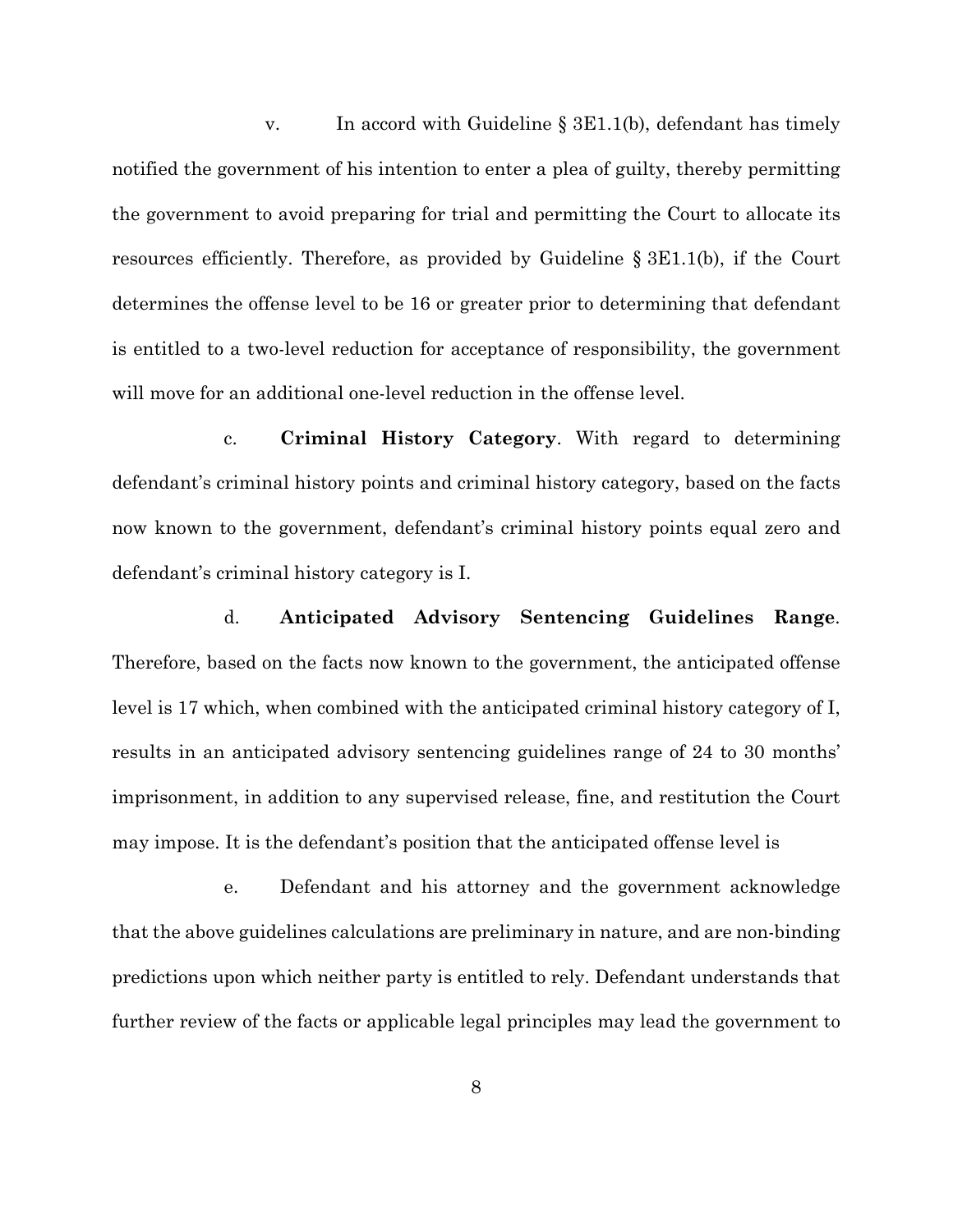conclude that different or additional guidelines provisions apply in this case. Defendant understands that the Probation Office will conduct its own investigation and that the Court ultimately determines the facts and law relevant to sentencing, and that the Court's determinations govern the final guideline calculation. Accordingly, the validity of this Agreement is not contingent upon the probation officer's or the Court's concurrence with the above calculations, and defendant shall not have a right to withdraw his plea on the basis of the Court's rejection of these calculations.

10. Both parties expressly acknowledge that this Agreement is not governed by Fed. R. Crim. P.  $11(c)(1)(B)$ , and that errors in applying or interpreting any of the sentencing guidelines may be corrected by either party prior to sentencing. The parties may correct these errors either by stipulation or by a statement to the Probation Office or the Court, setting forth the disagreement regarding the applicable provisions of the guidelines. The validity of this Agreement will not be affected by such corrections, and defendant shall not have a right to withdraw his plea, nor the government the right to vacate this Agreement, on the basis of such corrections.

#### **Agreements Relating to Sentencing**

11. Each party is free to recommend whatever sentence it deems appropriate.

12. It is understood by the parties that the sentencing judge is neither a party to nor bound by this Agreement and may impose a sentence up to the maximum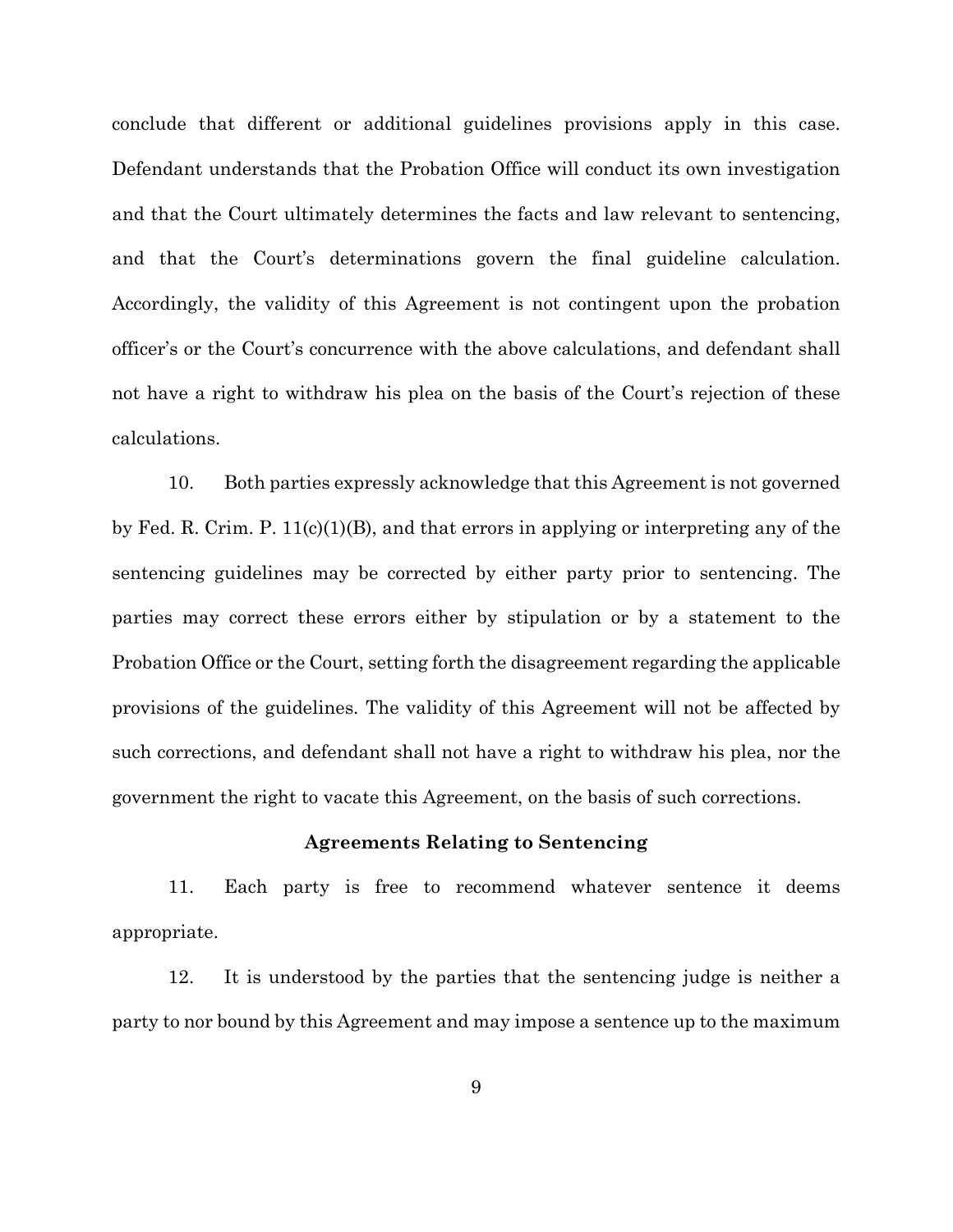penalties as set forth above. Defendant further acknowledges that if the Court does not accept the sentencing recommendation of the parties, defendant will have no right to withdraw his guilty plea.

13. Regarding restitution, defendant acknowledges that pursuant to Title 18, United States Code, Section 3663A, the Court must order defendant to make full restitution to the victims in an amount to be determined by the Court at sentencing, which amount shall reflect credit for any funds repaid prior to sentencing.

14. Restitution shall be due immediately, and paid pursuant to a schedule to be set by the Court at sentencing. Defendant acknowledges that pursuant to Title 18, United States Code, Section 3664(k), he is required to notify the Court and the United States Attorney's Office of any material change in economic circumstances that might affect his ability to pay restitution.

15. Defendant agrees to pay the special assessment of \$100 at the time of sentencing with a cashier's check or money order payable to the Clerk of the U.S. District Court.

16. Defendant agrees that the United States may enforce collection of any fine or restitution imposed in this case pursuant to Title 18, United States Code, Sections 3572, 3613, and 3664(m), notwithstanding any payment schedule set by the Court.

10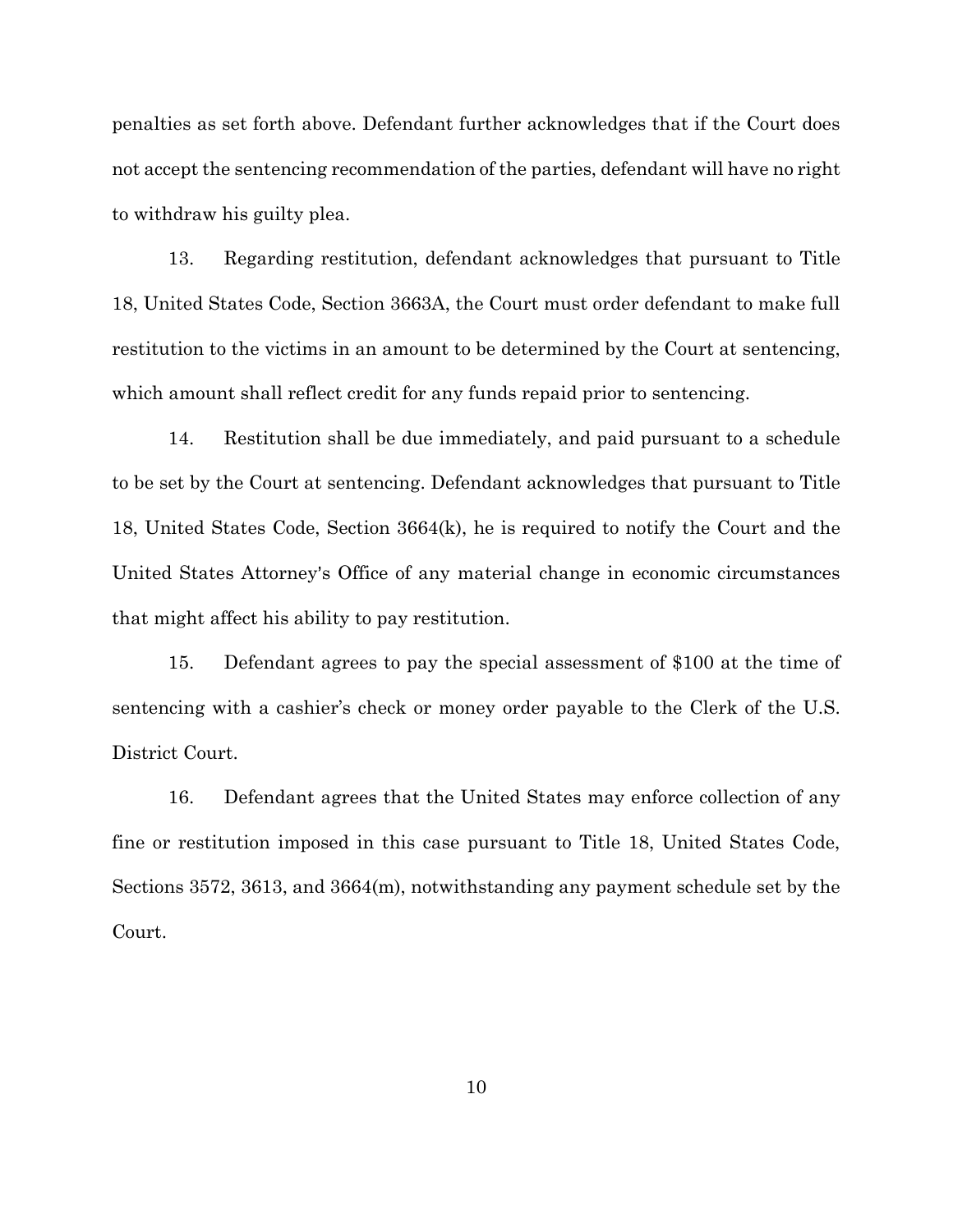#### **Acknowledgments and Waivers Regarding Plea of Guilty**

#### **Nature of Agreement**

17. This Agreement is entirely voluntary and represents the entire agreement between the United States Attorney and defendant regarding defendant's criminal liability in case 21 CR 142.

18. This Agreement concerns criminal liability only. Except as expressly set forth in this Agreement, nothing herein shall constitute a limitation, waiver, or release by the United States or any of its agencies of any administrative or judicial civil claim, demand, or cause of action it may have against defendant or any other person or entity. The obligations of this Agreement are limited to the United States Attorney's Office for the Northern District of Illinois and cannot bind any other federal, state, or local prosecuting, administrative, or regulatory authorities, except as expressly set forth in this Agreement.

### **Conditional Plea of Guilty**

19. The government agrees that defendant's plea of guilty is entered pursuant to Fed. R. Crim. P.  $11(a)(2)$ . Pursuant to that Rule, the parties agree that defendant, with the consent of the Court, may enter a conditional plea of guilty, reserving his right to appeal the Court's Order of January 7, 2022, denying defendant's motion to dismiss the indictment. Only in the event of a reversal of that decision will defendant be permitted to withdraw his plea. The government does not consent to an appeal on any other pretrial issue, and defendant reserves the right to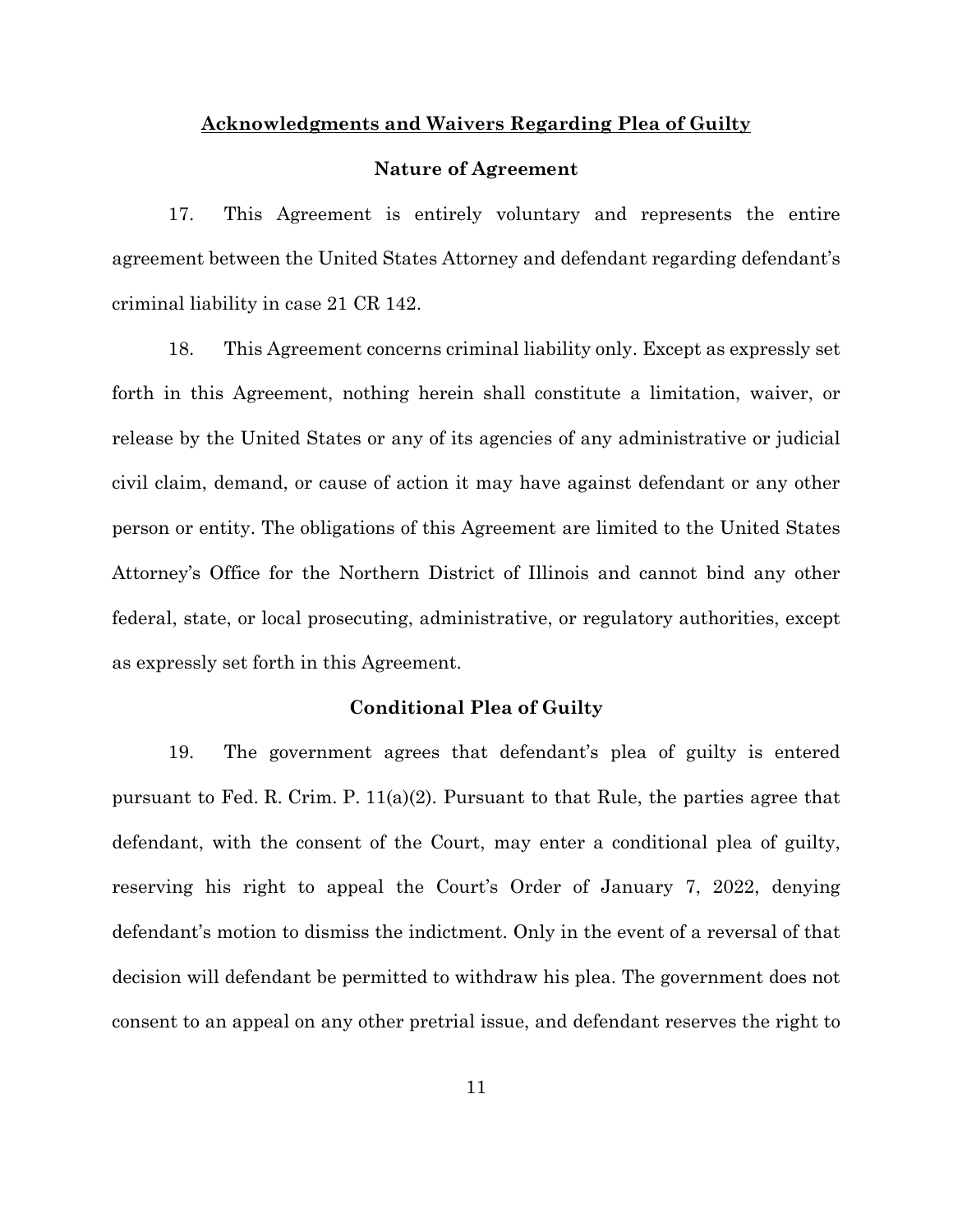appeal only the identified pretrial ruling and any issues relating to sentencing. Defendant acknowledges that in the event of a reversal of the Court's order denying the motion to dismiss the indictment, the government may reinstate and prosecute any charges against defendant, including but not limited to the charge to which he is pleading guilty under this Agreement. Defendant understands that the Court decides whether or not to approve the entry of this conditional plea under Fed. R. Crim. P.  $11(a)(2)$ . If the Court refuses to accept the conditional term of this Agreement, this Agreement shall be null and void.

### **Waiver of Rights**

20. Defendant understands that by pleading guilty he surrenders certain rights, including the following:

a. **Trial rights**. Defendant has the right to persist in a plea of not guilty to the charge against him, and if he does, he would have the right to a public and speedy trial.

i. The trial could be either a jury trial or a trial by the judge sitting without a jury. However, in order that the trial be conducted by the judge sitting without a jury, defendant, the government, and the judge all must agree that the trial be conducted by the judge without a jury.

ii. If the trial is a jury trial, the jury would be composed of twelve citizens from the district, selected at random. Defendant and his attorney would participate in choosing the jury by requesting that the Court remove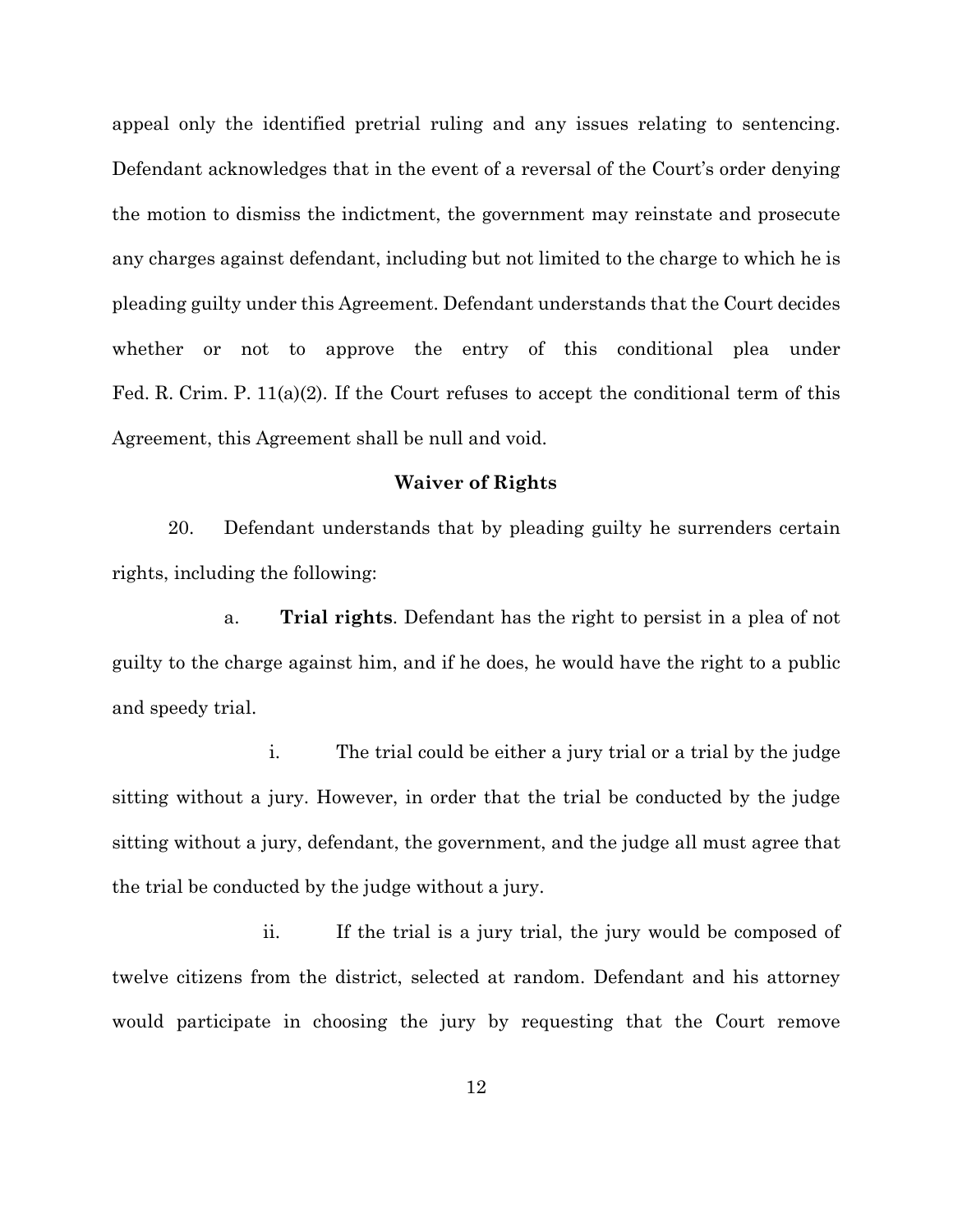prospective jurors for cause where actual bias or other disqualification is shown, or by removing prospective jurors without cause by exercising peremptory challenges.

iii. If the trial is a jury trial, the jury would be instructed that defendant is presumed innocent, that the government has the burden of proving defendant guilty beyond a reasonable doubt, and that the jury could not convict him unless, after hearing all the evidence, it was persuaded of his guilt beyond a reasonable doubt. The jury would have to agree unanimously before it could return a verdict of guilty or not guilty.

iv. If the trial is held by the judge without a jury, the judge would find the facts and determine, after hearing all the evidence, whether or not the judge was persuaded that the government had established defendant's guilt beyond a reasonable doubt.

v. At a trial, whether by a jury or a judge, the government would be required to present its witnesses and other evidence against defendant. Defendant would be able to confront those government witnesses and his attorney would be able to cross-examine them.

vi. At a trial, defendant could present witnesses and other evidence in his own behalf. If the witnesses for defendant would not appear voluntarily, he could require their attendance through the subpoena power of the Court. A defendant is not required to present any evidence.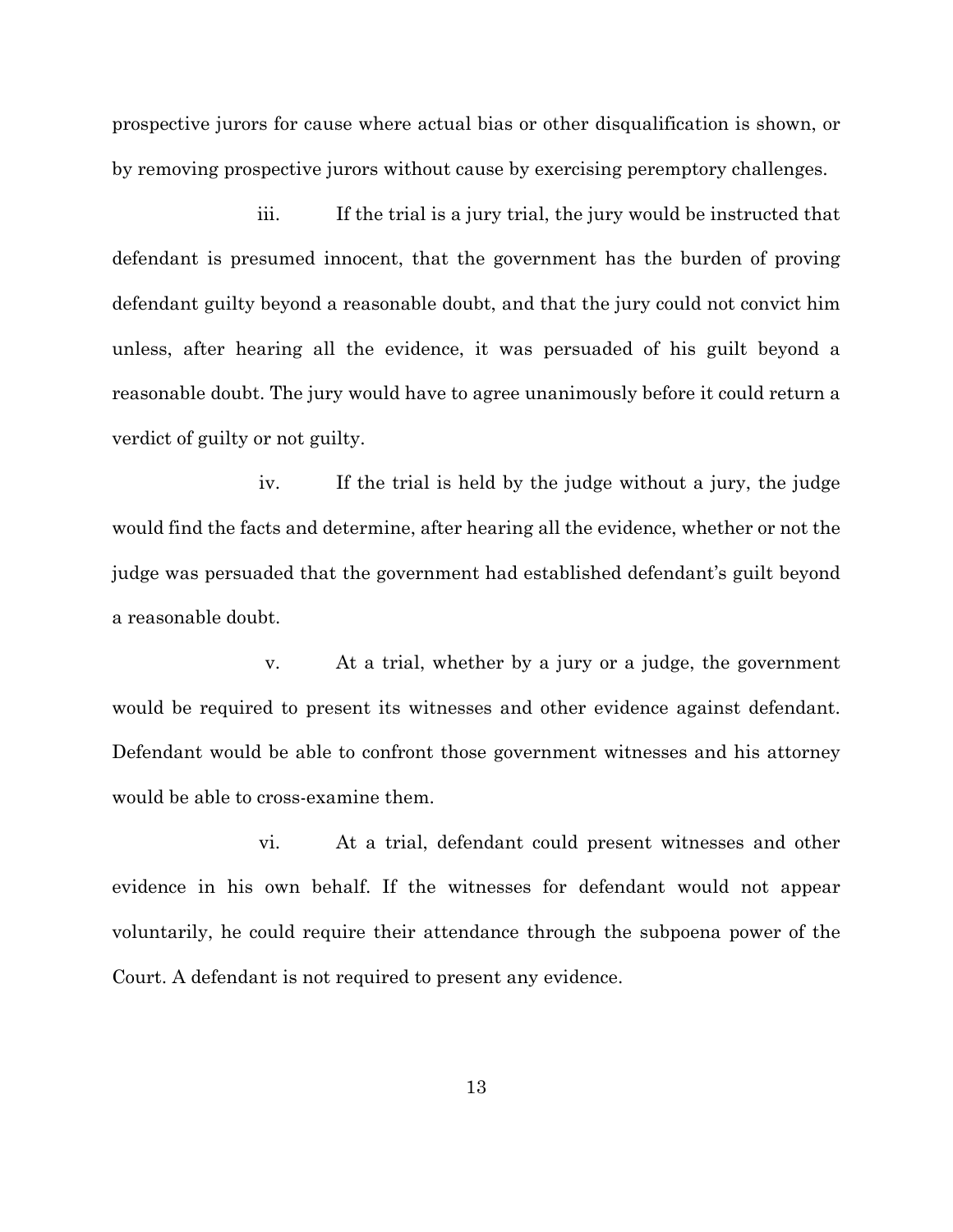vii. At a trial, defendant would have a privilege against selfincrimination so that he could decline to testify, and no inference of guilt could be drawn from his refusal to testify. If defendant desired to do so, he could testify in his own behalf.

b. **Appellate rights.** Defendant further understands he is waiving all appellate issues that might have been available if he had exercised his right to trial, and may only appeal the validity of this plea of guilty, the Court's order of January 7, 2022 referenced above, and the sentence imposed. Defendant understands that any appeal must be filed within 14 calendar days of the entry of the judgment of conviction.

21. Defendant understands that by pleading guilty he is waiving all the rights set forth in the prior paragraphs, with the exception of the appellate rights specifically preserved above. Defendant's attorney has explained those rights to him, and the consequences of his waiver of those rights.

# **Presentence Investigation Report/Post-Sentence Supervision**

22. Defendant understands that the United States Attorney's Office in its submission to the Probation Office as part of the Pre-Sentence Report and at sentencing shall fully apprise the District Court and the Probation Office of the nature, scope, and extent of defendant's conduct regarding the charge against him, and related matters. The government will make known all matters in aggravation and mitigation relevant to sentencing.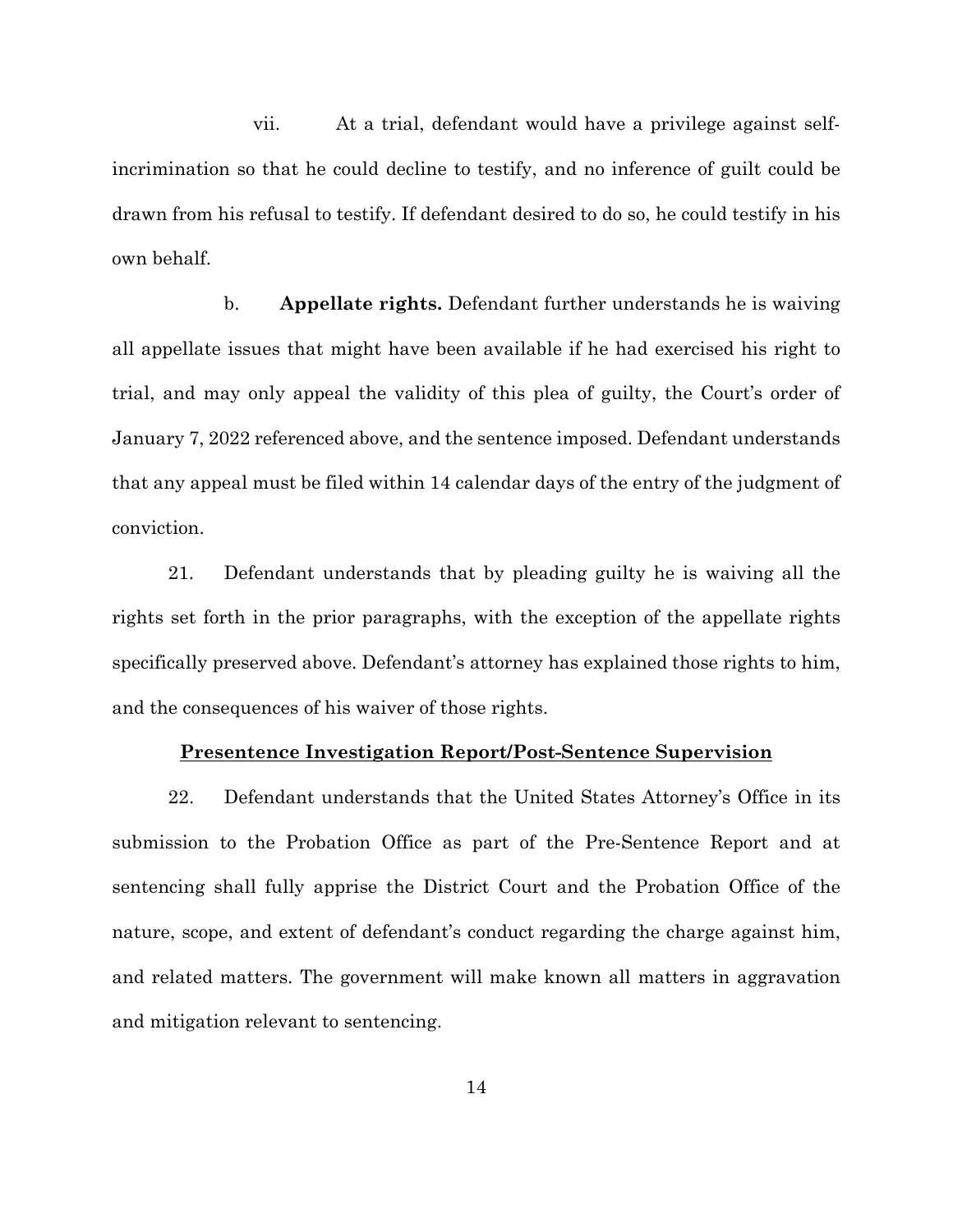23. Defendant agrees to truthfully and completely execute a Financial Statement (with supporting documentation) prior to sentencing, to be provided to and shared among the Court, the Probation Office, and the United States Attorney's Office regarding all details of his financial circumstances, including his recent income tax returns as specified by the probation officer. Defendant understands that providing false or incomplete information, or refusing to provide this information, may be used as a basis for denial of a reduction for acceptance of responsibility pursuant to Guideline § 3E1.1 and enhancement of his sentence for obstruction of justice under Guideline § 3C1.1, and may be prosecuted as a violation of Title 18, United States Code, Section 1001 or as a contempt of the Court.

24. For the purpose of monitoring defendant's compliance with his obligations to pay a fine and restitution during any term of supervised release or probation to which defendant is sentenced, defendant further consents to the disclosure by the IRS to the Probation Office and the United States Attorney's Office of defendant's individual income tax returns (together with extensions, correspondence, and other tax information) filed subsequent to defendant's sentencing, to and including the final year of any period of supervised release or probation to which defendant is sentenced. Defendant also agrees that a certified copy of this Agreement shall be sufficient evidence of defendant's request to the IRS to disclose the returns and return information, as provided for in Title 26, United States Code, Section 6103(b).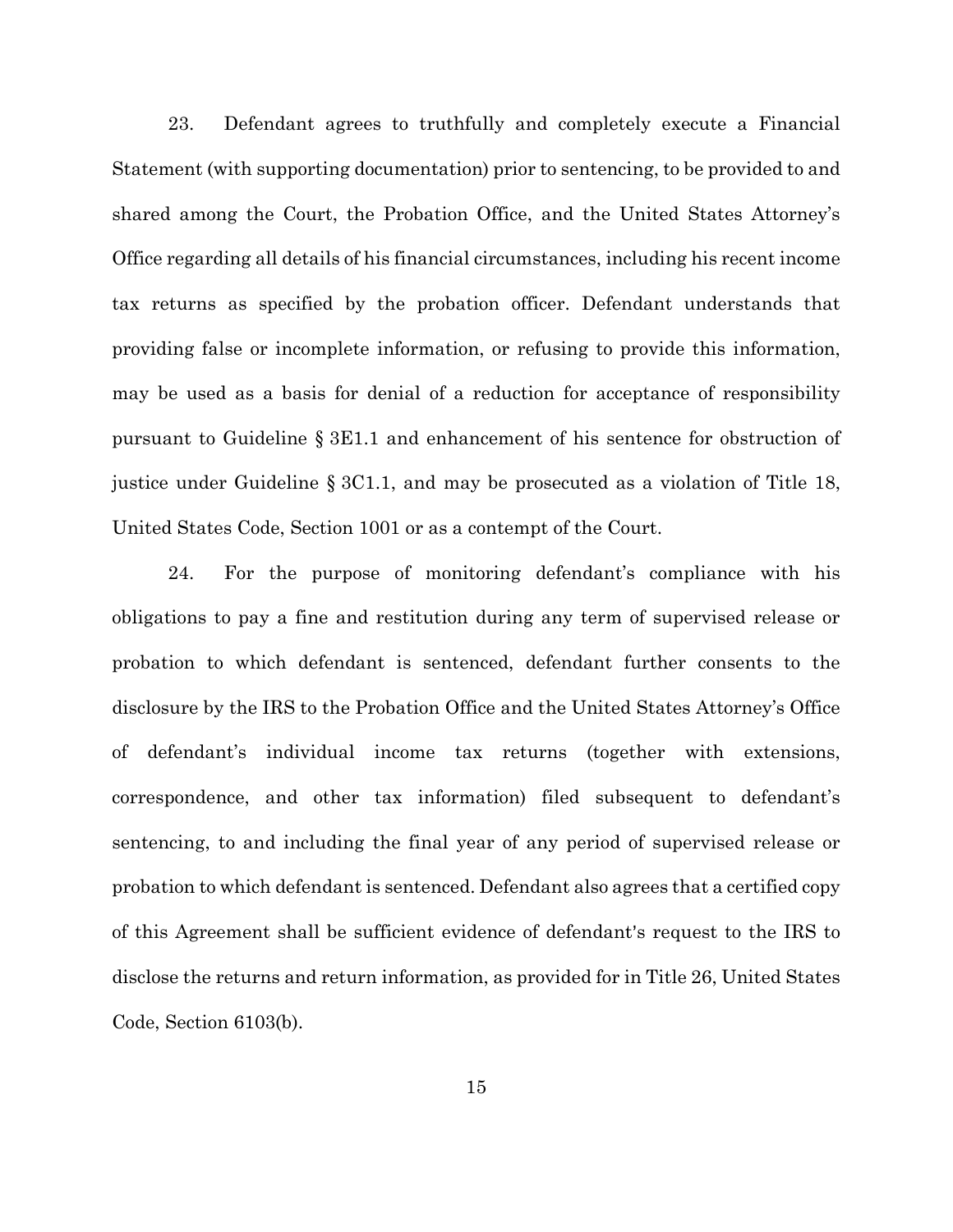#### **Other Terms**

25. Defendant agrees to cooperate with the United States Attorney's Office in collecting any unpaid fine and restitution for which defendant is liable, including providing financial statements and supporting records as requested by the United States Attorney's Office.

26. Defendant understands that, if convicted, a defendant who is not a United States citizen may be removed from the United States, denied citizenship, and denied admission to the United States in the future.

#### **Conclusion**

27. Defendant understands that this Agreement will be filed with the Court, will become a matter of public record, and may be disclosed to any person.

28. Defendant understands that his compliance with each part of this Agreement extends throughout the period of his sentence, and failure to abide by any term of the Agreement is a violation of the Agreement. Defendant further understands that in the event he violates this Agreement, the government, at its option, may move to vacate the Agreement, rendering it null and void, and thereafter prosecute defendant not subject to any of the limits set forth in this Agreement, or may move to resentence defendant or require defendant's specific performance of this Agreement. Defendant understands and agrees that in the event that the Court permits defendant to withdraw from this Agreement, or defendant breaches any of its terms and the government elects to void the Agreement and prosecute defendant,